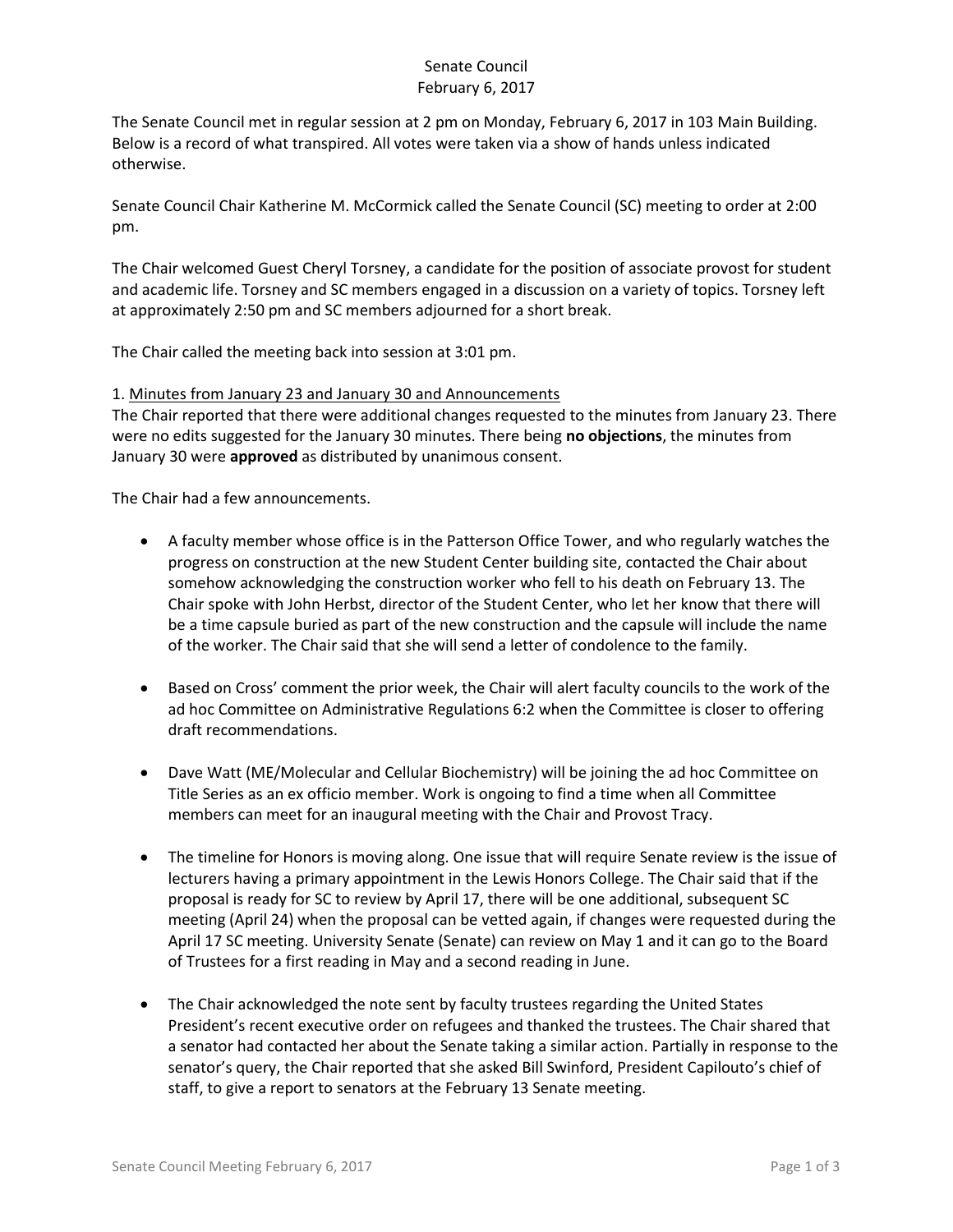## Senate Council February 6, 2017

 Also during the February Senate meeting, senators will hear from Executive Vice President Eric Monday about the redevelopment plans for south campus, which was a presentation he previously gave to the Board at its December meeting.

### 2. Degree Recipients

a. Late Addition to the Degree List (per Senate Rules 5.4.1.1.D.1-2)

i. Motion to Amend Something Previously Adopted (December 2014 Degree List and Second August 2016 Degree List) for Graduate School Student SM-60: Bestow MA Anthropology (December 2014 Degree List) and Rescind MA Anthropology (Second August 2016 Degree List)

SC members discussed the administrative error. Wood asserted that because no harm had been done, there was no need for the degree to be rescinded and conferred on an earlier date. Other SC members disagreed, saying that there was insufficient information available to determine if the wrong degree date harmed the student. Ms. Brothers commented that the standard for approving a late addition to a degree list was based upon an error made by University employees; there was no requirement in the *Senate Rules* that a student must prove that they were harmed by the error. There was additional discussion.

Grossman **moved** that the SC recommend that the elected faculty senators amend the December 2014 Degree List by recommending through the President to the Board of Trustees that Graduate School Student SM-60 be conferred the MA Anthropology and also recommend that the Second August 2016 Degree List be amended to rescind the MA Anthropology for Student SM-60. Cross **seconded**. A **vote** was taken and the motion **passed** with one opposed.

3. Senate's Academic Programs Committee (SAPC) – Margaret Schroeder, Chair

a. Proposed New Graduate Certificate in Manufacturing Systems

Schroeder explained the proposal. Guest Fazleena Badurdeen (EN/Mechanical Engineering) was present to answer questions. SC did not have any comments or questions. The **motion** from the SAPC was a recommendation that the that the Senate approve the establishment of a new Graduate Certificate in Manufacturing Systems, in the Department of Mechanical Engineering within the College of Engineering. Because the motion came from committee, no **second** was required. A **vote** was taken and the motion **passed** with none opposed.

# 4. Tentative Senate Agenda for February 12, 2017

SC members discussed the tentative agenda for February 13. Members suggested a change to the first agenda item so that it also include an update on state legislative activity. Blonder suggested that President Eli Capilouto be offered the role of updating the Senate on federal and state activity, but that his chief of staff, Bill Swinford, could give the report if the President was unable to attend. Lauersdorf asked about the possibility of having an update on the Blue-Ribbon Committee on Graduate Education. The Chair was amenable to using part of the "Chair's Report" for an update on the Committee's activities, if the co-chairs were available.

Wood **moved** to approve the tentative Senate agenda for February 13, 2017 as an ordered list, with the understanding that items may be rearranged to accommodate guests' schedules. Schroeder **seconded**. A **vote** was taken and the motion **passed** with none opposed.

#### 5. Items from the Floor (Time Permitting)

Given that there was plenty of time remaining prior to 5 pm, the Chair solicited comments from SC members. Mazur expressed concern that monies from the Graduate School were being distributed to